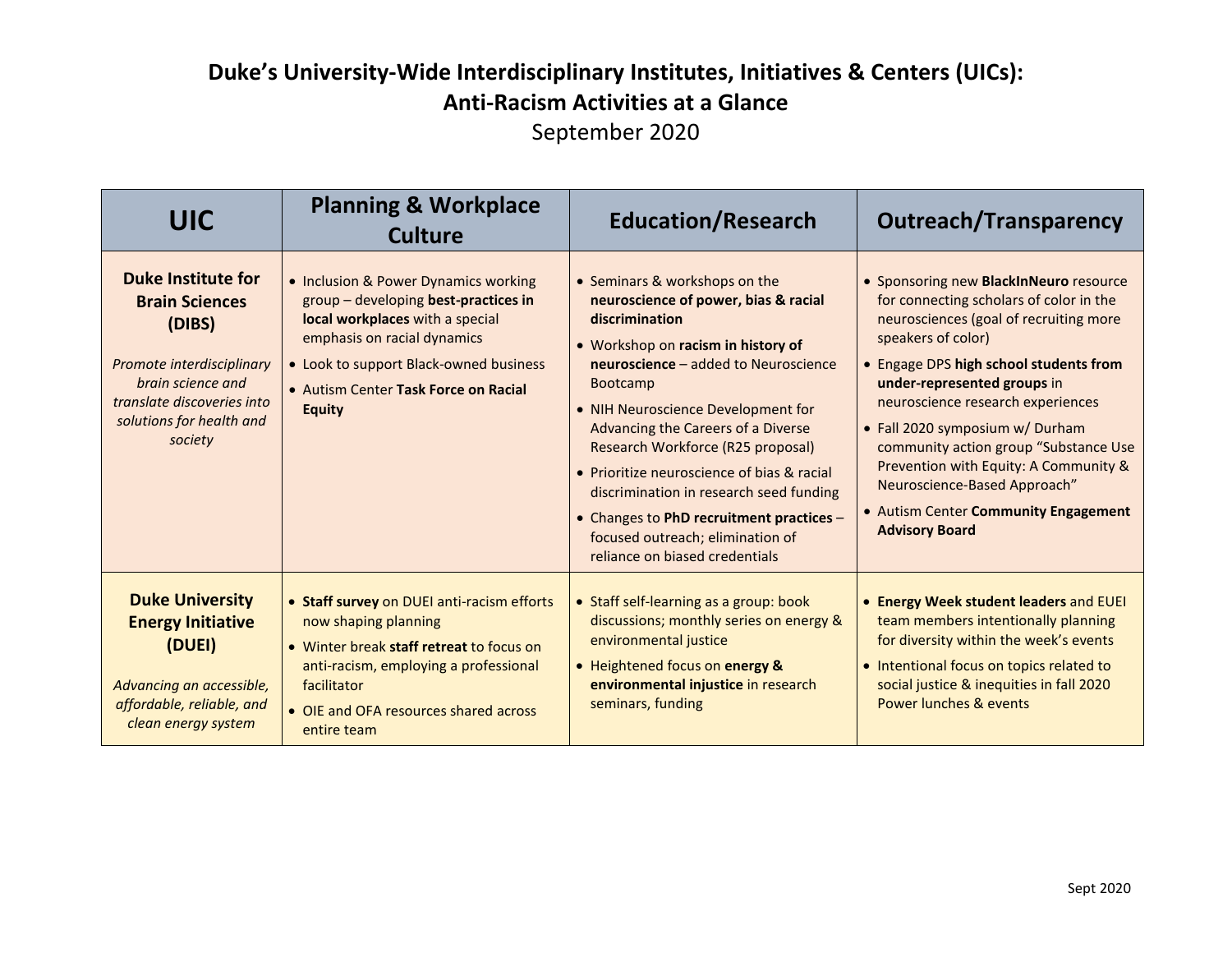| <b>UIC</b>                                                                                                                                                                                        | <b>Planning &amp; Workplace</b><br><b>Culture</b>                                                                                                                                                                                                                                                                                            | <b>Education/Research</b>                                                                                                                                                                                                                                                                                                                                                                                                                                    | <b>Outreach/Transparency</b>                                                                                                                                                                                |
|---------------------------------------------------------------------------------------------------------------------------------------------------------------------------------------------------|----------------------------------------------------------------------------------------------------------------------------------------------------------------------------------------------------------------------------------------------------------------------------------------------------------------------------------------------|--------------------------------------------------------------------------------------------------------------------------------------------------------------------------------------------------------------------------------------------------------------------------------------------------------------------------------------------------------------------------------------------------------------------------------------------------------------|-------------------------------------------------------------------------------------------------------------------------------------------------------------------------------------------------------------|
| <b>Duke Global Health</b><br><b>Institute</b><br>(DGHI)<br>Committed to knowledge,<br>discovery & partnership<br>in pursuit of global<br>health equity                                            | • Equity Task Force (ETF) - focus on race,<br>ethnicity, gender & all marginalized<br>identities; includes students & staff<br>• Six working groups - Education, Internal<br>Operations, External Operations &<br>Communications, Global Partnerships &<br>PPLs, Centers & Labs, Faculty<br>• Portal for feedback, commentary,<br>challenges | • Resources for faculty - teaching<br>techniques & curriculum change<br>• Seminars - anti-Black racism,<br>decolonizing global health, immigration,<br>sexual & gender minority issues<br>$\bullet$ Curriculum additions $-$ anti-Black<br>Racism, decolonization of global health,<br>sexual & gender minority issues                                                                                                                                       | • Unified website of past, present &<br>planned efforts, goals & timelines<br>• Annual assessment of goals reported to<br>entire DGHI community including Board<br>of Visitors & alumni                     |
| <b>John Hope Franklin</b><br><b>Humanities Institute</b><br>(FHI)<br><b>Stimulating humanistic</b><br>research, writing,<br>teaching & practice;<br>engaging questions of<br>race & social equity | • Fierce advocate for professional<br>development career paths for BIPOC<br>staff                                                                                                                                                                                                                                                            | • Faculty funds designated for initiatives<br>that address African-American exp.<br>• Continue to support Teaching for Equity<br><b>Fellows</b> program<br>• Continue to support Duke-NCCU Digital<br><b>Humanities Fellowships</b><br>• Co-sponsor w/DOCE - Racial Equity<br>Learning Arc workshops for staff/faculty<br>• New outreach strategies for Book<br>Manuscript Workshop program to<br>increase BIPOC faculty representation in<br>applicant pool | • Public forums focused on issues of<br>race/equity: Left of Black; John Hope<br>Franklin annual lecture<br>• Thematic focus for entire September<br>slate of DHRC@FHI (Human Rights<br>Center) programming |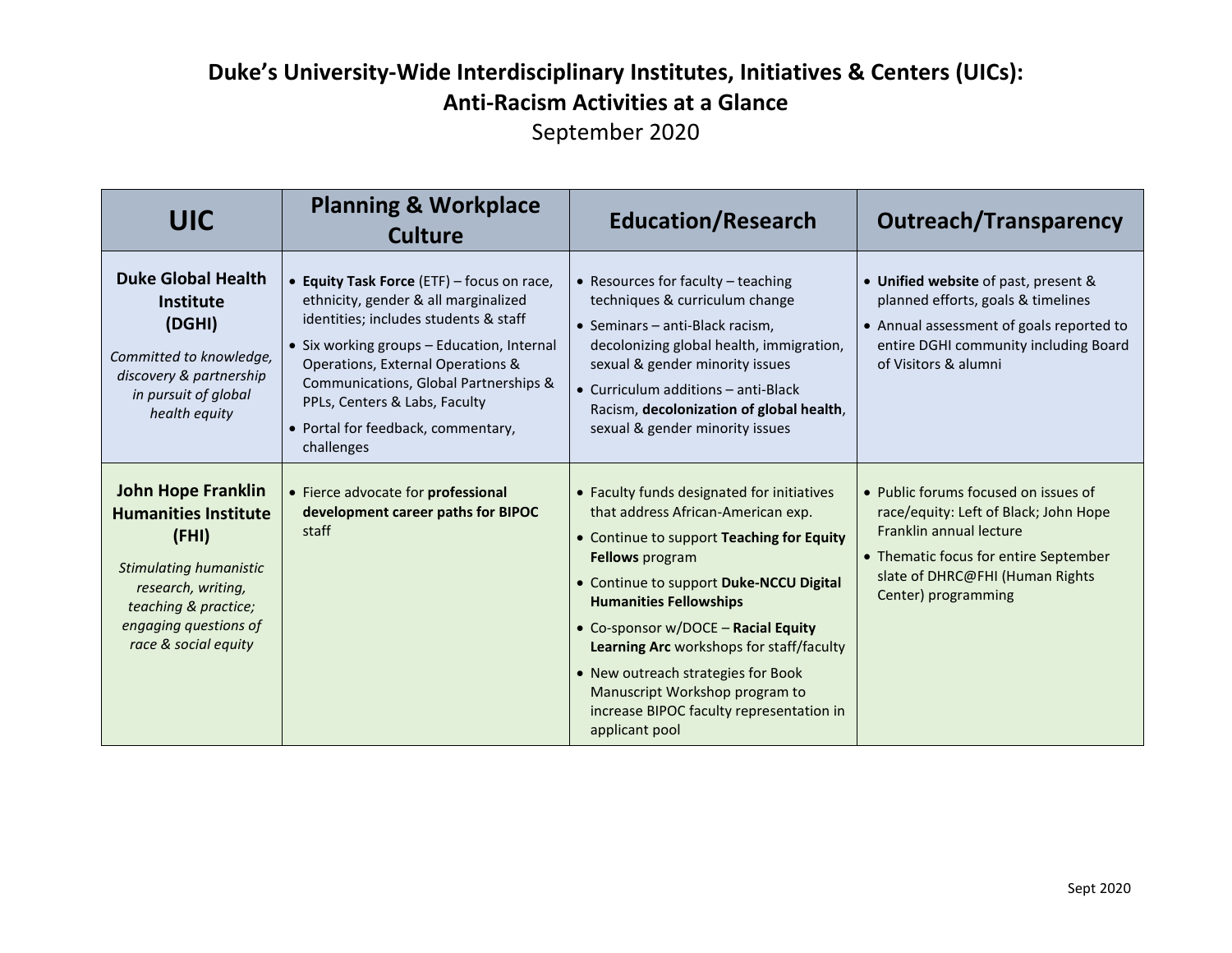| <b>UIC</b>                                                                                                                                                                           | <b>Planning &amp; Workplace</b><br><b>Culture</b>                                                                                                                                                                                                                                                                                                                                                                    | <b>Education/Research</b>                                                                                                                                                                                                                                                                                                                                                                                                                            | <b>Outreach/Transparency</b>                                                                                                                                                                                                                                                        |
|--------------------------------------------------------------------------------------------------------------------------------------------------------------------------------------|----------------------------------------------------------------------------------------------------------------------------------------------------------------------------------------------------------------------------------------------------------------------------------------------------------------------------------------------------------------------------------------------------------------------|------------------------------------------------------------------------------------------------------------------------------------------------------------------------------------------------------------------------------------------------------------------------------------------------------------------------------------------------------------------------------------------------------------------------------------------------------|-------------------------------------------------------------------------------------------------------------------------------------------------------------------------------------------------------------------------------------------------------------------------------------|
| <b>Duke Innovation &amp;</b><br>Entrepreneurship<br><b>Initiative</b><br>(18E)<br>Changing the World<br><b>Through Entrepreneurial</b><br>Action                                     | • Diversity, Equity & Inclusion<br>engagement for staff, including field trip<br>to Int'l Civil Rights Museum in<br>Greensboro, facilitated by OIE<br>• "SURGE" (Supporting Under-<br>represented Groups in<br>Entrepreneurship) working group,<br>collaborating w/OIE on priorities &<br>implementation<br>Monthly provision of resources &<br>learning opportunities for staff to<br>engage in sustained discourse | • Review programming & instruction<br>through lens of critical pedagogies;<br>develop guidance to be more<br>responsive, inclusive & affirming in<br>teaching & learning experiences                                                                                                                                                                                                                                                                 | • Systematic, equity-oriented audits of<br>core policies, procedures & strategy<br>• Partner w/Fuqua & NCCU to address<br>inequity in capital flow - create Black<br>Student Founders & increase BIPOC<br>representation in Duke Angel Network<br>(investors & potential companies) |
| <b>Kenan Institute for</b><br><b>Ethics</b><br>(KIE)<br>Understanding moral<br>challenges of our time &<br>creating scholarly<br>frameworks, policies &<br>practices to address them | • Monthly Staff Workshops based on<br>collectively generated<br>Reading/Watching/Listening list                                                                                                                                                                                                                                                                                                                      | • Race and Professions Graduate<br>Fellowship: yearlong experience for 30<br>students<br>• Grant support to undergrad student<br>teams engaging with anti-racism,<br>building on student facilitated summer<br>town halls<br>• Emphasis on racial justice themes into<br>multiple co/curricular offerings<br>· Support Duke-wide staff/alumni book<br>clubs: curated readings/discussion guide<br>on themes of race, racial justice, anti-<br>racism | • Public series of conversations on Anti-<br>racism and Friendship<br>• Faculty grants for course development<br>or community projects examining racial<br>justice/equity in Durham<br>• Planning anti-racism panel,<br>collaboration w/DGHI                                        |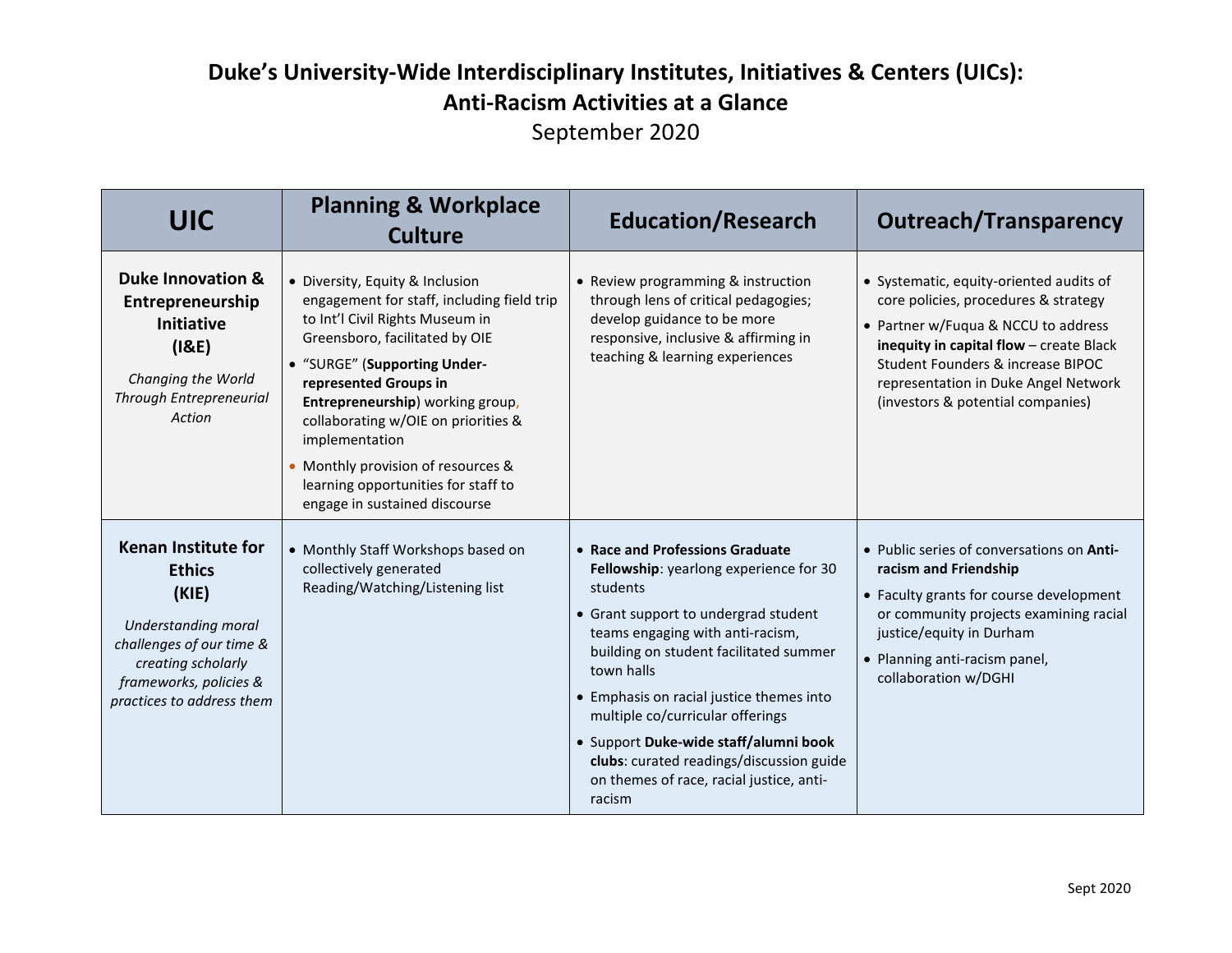| <b>UIC</b>                                                                                                                                                                                      | <b>Planning &amp; Workplace</b><br><b>Culture</b>                                                                                                                                                                                                                                                                                                                          | <b>Education/Research</b>                                                                                                                                                                                                                                                                                                                | <b>Outreach/Transparency</b>                                                                                                                                     |
|-------------------------------------------------------------------------------------------------------------------------------------------------------------------------------------------------|----------------------------------------------------------------------------------------------------------------------------------------------------------------------------------------------------------------------------------------------------------------------------------------------------------------------------------------------------------------------------|------------------------------------------------------------------------------------------------------------------------------------------------------------------------------------------------------------------------------------------------------------------------------------------------------------------------------------------|------------------------------------------------------------------------------------------------------------------------------------------------------------------|
| <b>Duke-Margolis</b><br><b>Center for Health</b><br><b>Policy</b><br>Improve health & value of<br>health care through<br>innovative & evidence-<br>based policy solutions                       | • Committee on equity & anti-racism -<br>assess existing policies & practices<br>• Working / OIPM & OIE on HR practices<br>• Training on anti-racism and equity for all<br>Duke Margolis Center leadership,<br>employees, Core & Affiliated faculty, &<br>Scholars - will align with pending Duke-<br>wide effort<br>• Propose Ombudsperson as shared<br>resource for UICs | • Augment research/policy analysis<br>activities, w/short- & long-term<br>opportunities to address health<br>disparities & racism<br>• Rapid Review of Center Research<br>portfolio - identify ways to address<br>equity & anti-racism goals through new<br>projects<br>• Resource list to support individual &<br>collective reflection | • New Health Equity Fellow<br><b>.</b> Expansion of Advisory Board to<br>increase diversity                                                                      |
| <b>Nicholas Institute for</b><br><b>Environmental Policy</b><br><b>Solutions</b><br>(NI)<br>Helping decision makers<br>create effective &<br>practical solutions to<br>environmental challenges | • Staff survey conducted: shaping<br>planning<br>• Exploring staff ombuds role<br>• Working with external board<br>nominating committee to increase<br>diverse representation<br>• Staff book discussion on structural<br>racism every third staff meeting                                                                                                                 |                                                                                                                                                                                                                                                                                                                                          | • Targeting key equity issues and tracking<br>scope of such in online convenings<br>• Policy in the Pandemic weekly email<br>with focus on environmental justice |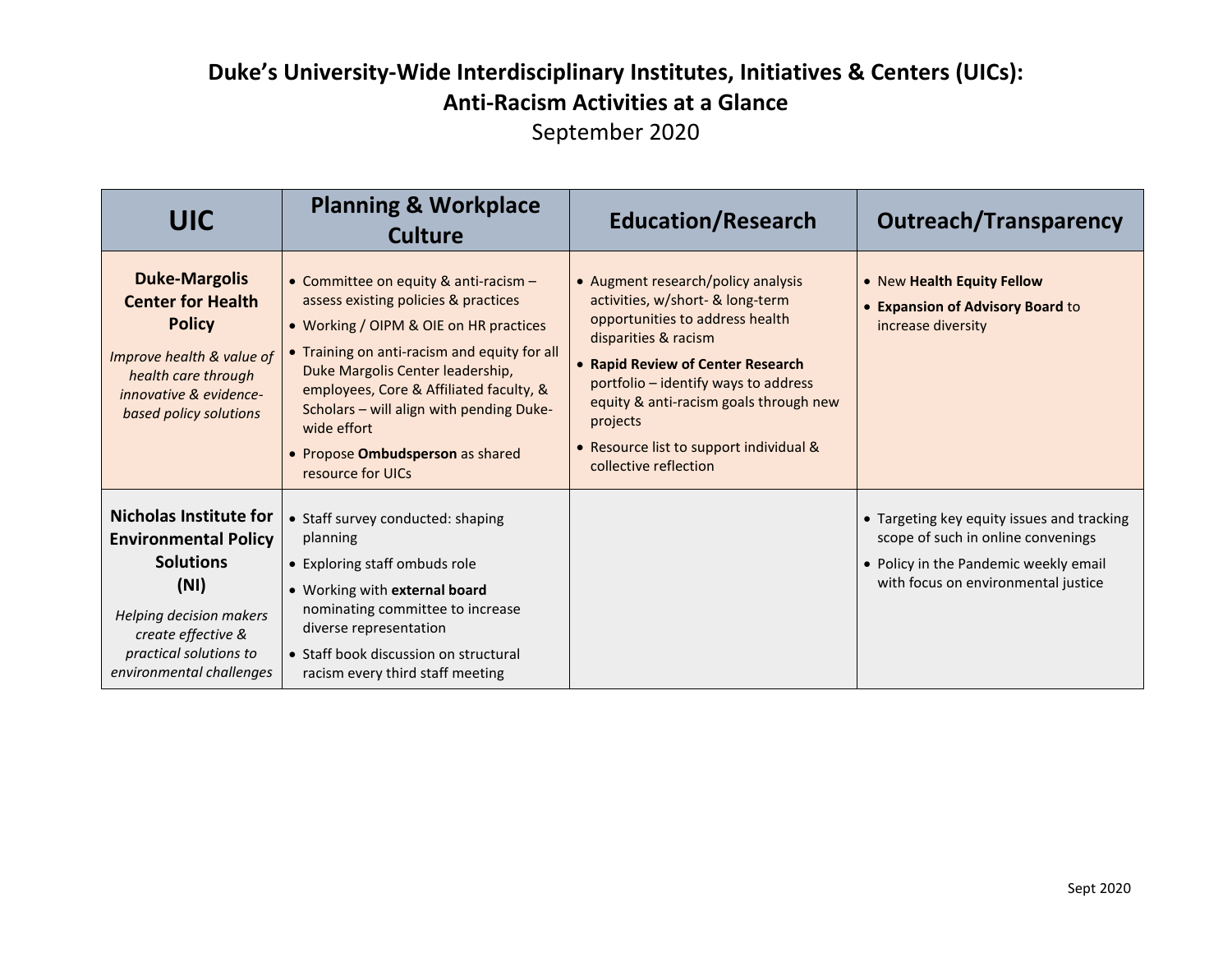| <b>UIC</b>                                                                                                                                                                                          | <b>Planning &amp; Workplace</b><br><b>Culture</b>                                                                                                                                                    | <b>Education/Research</b>                                                                                                                                                                                                                                                                                                                                                                                                 | <b>Outreach/Transparency</b>                                                                                                                                                                                                       |
|-----------------------------------------------------------------------------------------------------------------------------------------------------------------------------------------------------|------------------------------------------------------------------------------------------------------------------------------------------------------------------------------------------------------|---------------------------------------------------------------------------------------------------------------------------------------------------------------------------------------------------------------------------------------------------------------------------------------------------------------------------------------------------------------------------------------------------------------------------|------------------------------------------------------------------------------------------------------------------------------------------------------------------------------------------------------------------------------------|
| <b>Rhodes Information</b><br><b>Initiative at Duke</b><br>(iID)<br>Unprecedented access to<br>data & to computing is<br>transforming our world;<br>iiD aims to equip Duke to<br>play a leading role |                                                                                                                                                                                                      | • NCCU collaboration w/ Mathematics:<br>summer research integration in Data+<br>• Scaffolding & support network for<br><b>SPIRE students transitioning from basic</b><br>math to Data+                                                                                                                                                                                                                                    | • Support Durham in advancing strategic<br>priorities: 2020 Data+ team on<br>race/housing; will present to<br>city/county in fall related to community<br>safety measures                                                          |
| <b>Duke Initiative for</b><br><b>Science &amp; Society</b><br>(S&S)<br>Maximizing social benefit<br>by making science more<br>accessible, just, & better<br>integrated into society                 | • S&S Diversity, Equity & Inclusion<br><b>Committee:</b> organize training for faculty,<br>staff & students<br>· Survey S&S alumni (students & staff) on<br>gaps in addressing racial discrimination | • Support student efforts to organize<br>panels, reading groups, events on<br>intersection among science/technology,<br>race & ethics<br>• Diversity recruitment campaign for<br>Master's: HBCUs, National Honor<br>societies, affinity groups (most recent<br>intake 25% African-American)<br>• Create processes to address students'<br>concerns around inclusion, e.g., internal<br>counselor, anonymous online portal | • Coronavirus Conversations - topics<br>focusing on pandemic related inequities<br>• Collaborate with local educational<br>institutions & non-profit organizations<br>to develop programming that empowers<br>minority communities |